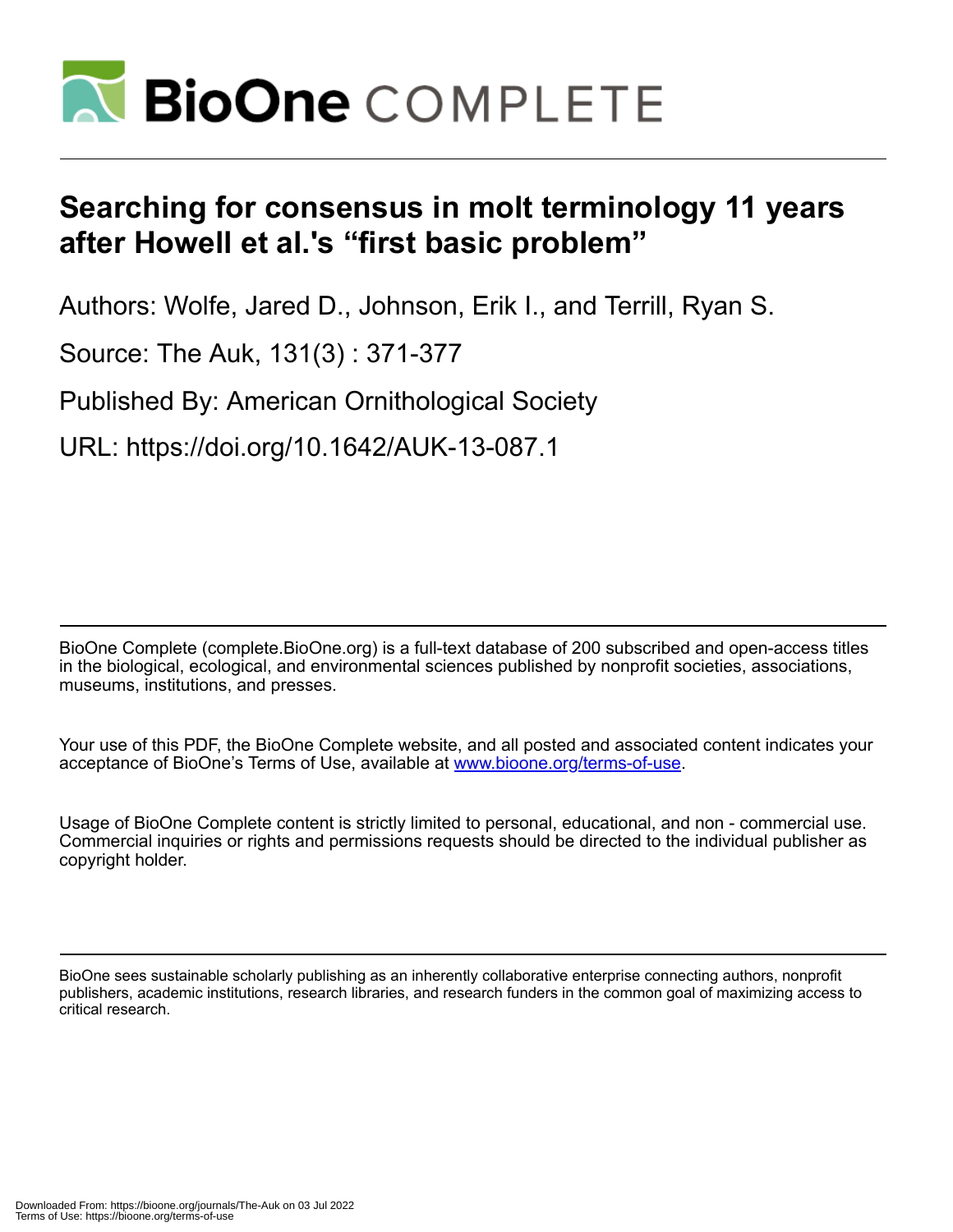

**COMMENTARY** 

# Searching for consensus in molt terminology 11 years after Howell et al.'s ''first basic problem''

Jared D. Wolfe,  $1,2,3*$  Erik I. Johnson,  $3,4$  and Ryan S. Terrill<sup>5</sup>

<sup>1</sup> U.S.D.A. Forest Service, Pacific Southwest Research Station, Redwood Sciences Laboratory, Arcata, California, USA<br>
<sup>2</sup> Klamath Bird Observatory, Ashland, Oregon, USA<br>
<sup>3</sup> School of Renewable Natural Resources, Louisia \* Corresponding author: jwolfe5@lsu.edu

Received April 7, 2014; Accepted April 10, 2014; Published July 2, 2014

# ABSTRACT

Howell et al. (2003) published an innovative augmentation to terminology proposed by Humphrey and Parkes (1959) that classified bird molt on the basis of perceived evolutionary relationships. Despite apparent universal applicability, Howell et al.'s (2003) proposed terminological changes were met with criticism that cited a failure to verify the evolutionary relationships of molt and an inability to recognize homologous molts even within closely related taxa. Eleven years after Howell et al. (2003), we revisit arguments against a terminological system of molt based on evolutionary relationships, suggest an analytical framework to satisfactorily respond to critics, clarify terminology, and consider how to study molt variation within an evolutionary framework.

Keywords: first basic problem, Howell et al. (2003), molt cycle, molt strategies, molt terminology, phylogenetic analysis

# Buscando consenso en la terminología de la muda 11 años después de Howell et al. "la problema del primero basico''

# RESUMEN

Howell et al. (2003) publicó una argumentación innovadora para la terminología propuesta por Humphrey y Parkes (1959) que clasificaba la muda de las aves basada en las relaciones evolutivas percibidas. A pesar de la aplicabilidad aparentemente universal, los cambios terminológicos propuestos por Howell et al. (2003) fueron considerados con criticismo aduciendo a una dificultad para verificar las relaciones evolutivas de la muda y una falta de habilidad para reconocer las mudas homólogas incluso adentro de taxones cercanamente relacionados. Once años luego de Howell et al. (2003) revisamos los argumentos en contra de un sistema terminológico de la muda basado en las relaciones evolutivas, sugerimos un marco analítico para responder satisfactoriamente a las críticas, clarificamos la terminología y consideramos como estudiar la variacion de la muda adentro de un marco evolutivo. ´

Palabras clave: análisis filogenético, ciclo de la muda, estrategia de la muda, Howell, la problema del primero basico, terminología de la muda

Terminology for molt, the scheduled replacement of feathers, is unnecessarily redundant, as exemplified by the multitude of terms for the same molt (Figure 1). The abundance of jargon stems from classifying molt in relation to environmental or life-cycle seasonality (e.g., breeding; Wolfe and Pyle 2012). Unfortunately, categorizing molt in relation to breeding or seasonality does not provide a universal system of molt terminology because not all birds breed every year or reside in seasonal environments—a fact championed by ornithologists for more than half a century (Humphrey and Parkes 1959, 1963, Rohwer et al. 1992, Howell et al. 2003, 2004). For

example, Humphrey and Parkes (1959:14) noted that naming molts on the basis of ''environmental and endocrinal phenomena'' is problematic because such phenomena ''may be related in different ways in different groups of birds, and . . . these relationships can only be obscured by making the nomenclature of plumages and molts contingent on states of any other cycle or developmental processes.''

The problems cited by Humphrey and Parkes (1959) are more than theoretical. For example, Jackson (1915) first suggested that the summer body molt in most male ducks should be aligned with the later complete wing molt and,

Q 2014 American Ornithologists' Union. ISSN 0004-8038, electronic ISSN 1938-4254

Direct all requests to reproduce journal content to the Central Ornithology Publication Office at aoucospubs@gmail.com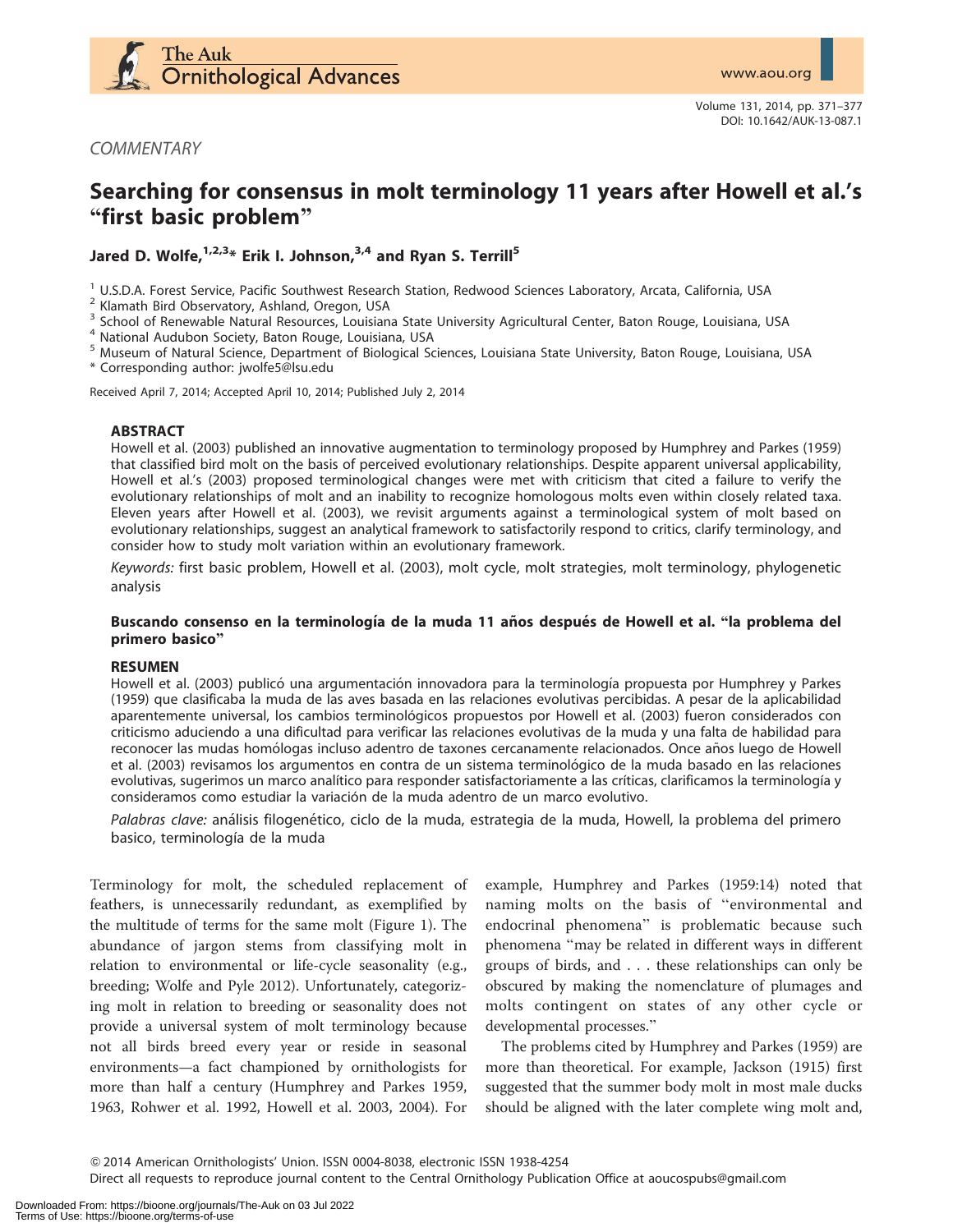

FIGURE 1. Diagram showing the annual plumages of Indigo Bunting (Passerina cyanea), following Howell et al.'s (2003) terminology. In addition to plumages, we included examples of redundant molt terminology associated with each plumage.

because it produced a cryptic plumage, Jackson considered this a ''winter'' plumage followed by a brightly colored ''summer'' plumage even though it occurs primarily in the winter (Jackson 1915, Pyle 2005). Since Jackson (1915), variations in the terminology for duck plumage and molt have proliferated in the literature, resulting in a diverse, confusing, and sometimes counterintuitive list of molt nomenclature based on season and breeding status (Schiøler 1921, Witherby et al. 1939, Dement'ev and Gladkov 1952, Oberholser 1974, Cramp and Simmons 1977, Marchant and Higgins 1990). The misleadingly descriptive and unstructured nature of such terminology has undoubtedly suppressed or obscured comparative studies in molt and plumage variation across taxa. Humphrey and Parkes (1959), recognizing that classification of molt on the basis of seasonality and life-cycle events unnecessarily differentiates identical molts and ignores the evolutionary history of molt diversification, proposed a unifying system of molt terminology, later augmented by Howell et al. (2003), in which molt terminologies were modified to reflect perceived homologies (Table 1). Importantly, the definition of ''homology'' used here and by Humphrey and Parkes (1959) refers not to similarity of structure or function, but to historical continuity through inheritance with modification (Wagner 2007). Note that we prefer the term ''paralogy'' to describe repeated molts within a species because it more accurately reflects their assumed evolutionary relationship, despite the previous use of ''homologous'' by Howell et al. (2003) in such circumstances, which is instead more appropriate for cross-species comparisons.

The defining difference between Humphrey and Parkes (1959) and Howell et al. (2003) lies in the naming of molt sequences within a bird's first year of life. Humphrey and Parkes (1959) concluded that the prejuvenal molt is unique because it does not have an apparent paralogy later in life.

Humphrey and Parkes (1959) also identified the first prebasic molt (i.e. the molt immediately following the prejuvenal molt) as paralogous, with subsequent prebasic molts occurring approximately annually. Because not all species of birds replace all or parts of their juvenal plumage soon after leaving the nest (e.g., many Accipitridae and waterbirds; Howell 2010) and because first prebasic molts can range from being limited to complete across species (Pyle 1997), Howell et al. (2003) modified the terminology of Humphrey and Parkes (1959) by considering the prejuvenal molt synonymous with the first prebasic molt and reclassified the first prebasic molt as a preformative molt that occurs only early in life and lacks paralogous counterparts. As a result, Howell et al.'s (2003) system (hereafter ''H-P-H'') considers the prebasic molt to be a recurring (often annual) complete or nearly complete paralogous molt, shared by all bird species, that arose deep in evolutionary time; periods between prebasic molts are called ''molt cycles.'' Howell et al.'s (2003) simple changes succinctly aligned molts and plumages across a diversity of taxa, thereby dramatically improving upon the terminological system originally proposed by Humphrey and Parkes (1959; see Howell et al. 2003:figure 1). Howell et al. (2003) further suggested that selective pressures led to the subsequent evolution of other molts inserted between prebasic molts, like the preformative molt, and also prealternate and presupplemental molts, defined by the cycle in which they occur (Table 1). Recognizing the number or type of inserted molt(s) within each cycle places every bird into 1 of 4 ''molt strategies'' (Howell et al. 2003, Pyle 2008, Howell 2010).

Substantiating H-P-H assumptions is an important step toward more rigorously examining the diversification of feathers and their maintenance through molt that has allowed birds to colonize the Earth's surface. Additionally, understanding the nature of inserted molts would provide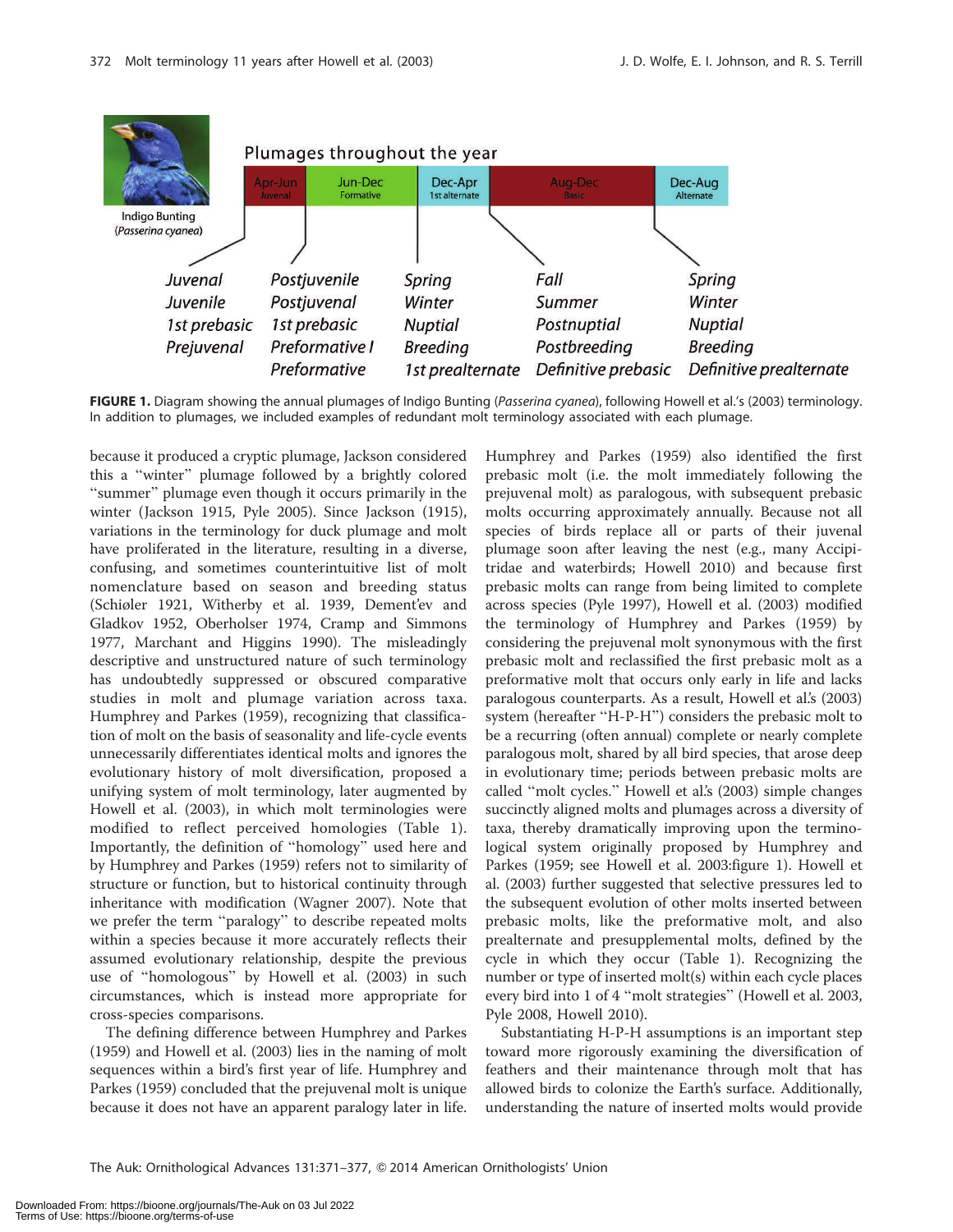| TABLE 1. Important molt and plumage definitions following Pyle (2008) and Howell (2010). |  |  |  |
|------------------------------------------------------------------------------------------|--|--|--|
|------------------------------------------------------------------------------------------|--|--|--|

| Terminology          | Description                                                                                                                                                                                                                                                                                                                                                                                                                                                                                                                                                                                                                  |
|----------------------|------------------------------------------------------------------------------------------------------------------------------------------------------------------------------------------------------------------------------------------------------------------------------------------------------------------------------------------------------------------------------------------------------------------------------------------------------------------------------------------------------------------------------------------------------------------------------------------------------------------------------|
| Prebasic molt        | Prebasic molts occur approximately annually in most birds, are complete to nearly complete, and<br>delineate molt cycles. The first prebasic or prejuvenal molt results in the juvenal plumage. The<br>prejuvenal molt usually occurs soon after hatching and often replaces natal down. Juvenal plumage<br>is the first pennaceous coat of feathers. The prejuvenal molt is ubiquitous (occurring in all birds) and<br>is complete in extent (replacing all feathers). Howell et al. (2003) considered the prejuvenal molt<br>comparable with later prebasic molts and, therefore, synonymous with the first prebasic molt. |
| Preformative molt    | Results in the formative plumage. Synonymous with the first prebasic molt of Humphrey and Parkes<br>(1959). The presence and extent of the preformative molt are extremely variable across birds. The<br>preformative molt is unique because it occurs only within the first molt cycle and lacks counterparts<br>in subsequent molt cycles. Sometimes 2 preformative molts occur within the first molt cycle, in<br>which case a second preformative molt is referred to as the "auxiliary preformative molt."                                                                                                              |
| Prealternate molt    | Results in the alternate plumage. The presence and extent of the pralternate molt are extremely<br>variable across birds. When it occurs, it is often the third molt in the first cycle (in addition to the<br>preformative molt) and the second molt found in each subsequent molt cycle (in addition to the<br>prebasic molt).                                                                                                                                                                                                                                                                                             |
| Presupplemental molt | Results in the supplemental plumage, which can be the fourth molt in the first molt cycle (in addition<br>to the prejuvenal, preformative, and prealternate molts) and the third molt in subsequent molt cycles<br>(in addition to the prebasic and prealternate molts). If a species has additional presupplemental<br>molts, they are referred to as "presupplemental a," "presupplemental b," etc.                                                                                                                                                                                                                        |
| Molt cycle           | Period between prebasic molts. For example, birds enter the first molt cycle upon beginning their<br>prejuvenal molt; at the start of the second prebasic molt, they enter the second molt cycle.                                                                                                                                                                                                                                                                                                                                                                                                                            |
| Definitive           | Here, we suggest that "definitive" be used only to describe molts and plumages derived from<br>definitive molt cycles (second or later molt cycle for the majority of species). Definitive molt cycles<br>are defined as having molts with counterparts in subsequent cycles. Thus, first, most cycles that<br>exhibit preformative molts are not considered definitive, because the preformative molt occurs only<br>within the first cycle.                                                                                                                                                                                |

insights into why certain avian lineages were more prone to acquiring extra molts, which may have facilitated lifehistory evolution. For example, there appear to be correlations between migratory behavior and the presence and extent of inserted molts. These extra molts may have arisen to mitigate structural damage associated with a migratory lifestyle and subsequently commandeered to reflect honest signals associated with winter-ground quality through changes in plumage coloration (Svensson and Hedenström 1999, Pyle and Kayhart 2010, Wolfe and Pyle 2011).

Like other physiological processes and behaviors, molts have presumably resulted from an evolutionary history in which simple adaptations preceded increasingly complex ones. For example, birds molt their feathers at least once a year, so parsimony suggests that an annual molt is a shared characteristic that preceded later inserted molts (which are not shared across taxa) and likely descended from their most recent common ancestor, instead of having evolved multiple times. Although highly variable in timing, this presumably ancestral annual molt is not known to have been lost in any extant birds (although geese may rarely skip an annual molt; see Summers 1983, Summers and Martin 1985), whereas the ability to fly has been lost potentially hundreds of times (Steadman 1989). Given that variation in molt insertions and in the timing of the annual molt probably aided in the global radiation of birds, we

believe that a universal terminology encompassing the diversity of molt will promote collaborative study and a deeper understanding of avian evolution.

Here, to move us toward a unified molt terminology, we provide a review of hindrances associated with H-P-H and suggest an analytical framework to address such problems. We also assess ambiguous terminology associated with H-P-H and offer clarifications. Hereafter, to be as consistent as possible, we follow Howell et al.'s (2003) convention for naming molts and plumages (see Table 1).

# Problems with H-P-H and Classifying Molt by Evolutionary History

Despite H-P-H's potential to improve our understanding of molt and despite its universal applicability, critics noted the system's many evolutionary assumptions, including presumed and untested homologies across, and paralogous annual molts within, species (Willoughby 2004, Jenni and Winkler 2004). Other critiques of H-P-H suggested that Howell et al. (2003) lacked appreciation for the plasticity of molt, which can obscure homologies (Willoughby 2004, Jenni and Winkler 2004). For example, diversity in the number of molts, extent of each molt, and color of the subsequent plumage can be tremendously variable among closely related taxa such as cardueline finches, making the identification of molt homologies difficult, if not impossible (Willoughby 2004; but see Howell 2010). Additional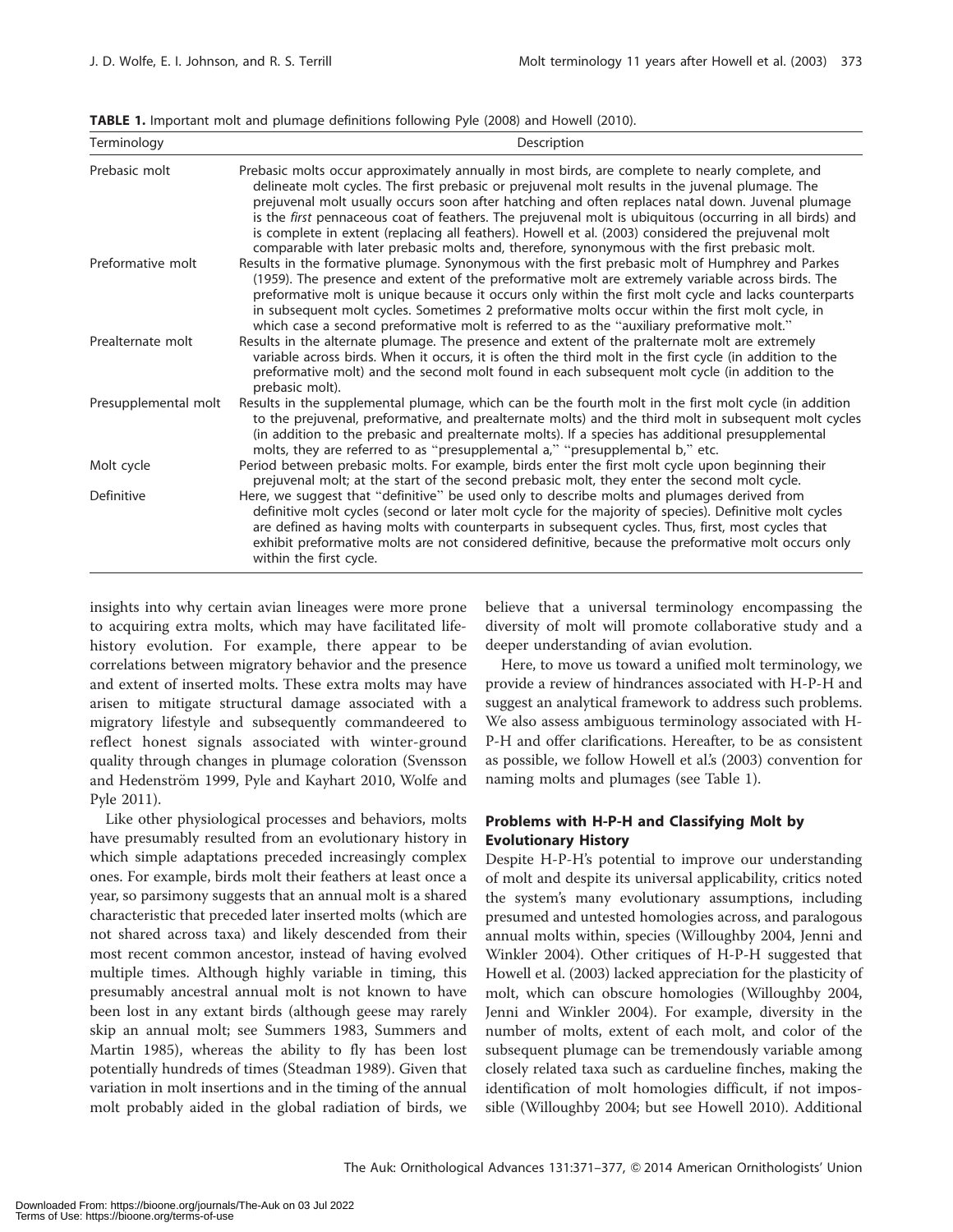problems included difficulties in verifying Howell et al.'s (2003) assumption of paralogy between prejuvenal and later prebasic molts (Willoughby 2004, Jenni and Winkler 2004); even Howell et al. (2003:639) suggested that prejuvenal and prebasic molts ''may be analogous based on a widely shared function'' rather than resulting from a shared evolutionary history and underlying physiological process. An additional problem associated with H-P-H is variation in the definition of "molt strategy," reflecting an inability to differentiate inserted molts. Howell et al. (2003) first defined different molt strategies by determining which inserted molt occurs within a particular cycle (e.g., prealternate or preformative molt within the first cycle; see Table 1). Pyle (2008) modified the definition of molt strategies by identifying the number of insertions (e.g., 1 or 2 insertions within the first cycle), thereby recognizing an inherent difficulty in distinguishing between first-cycle prealternate and preformative molts in some species (e.g., Ancient Murrelet [Synthliboramphus antiquus]; Pyle 2009). Most recently, Howell (2010) seemingly hybridized the 2 approaches by defining molt strategy on the basis of number of insertions, which usually correspond to a particular inserted molt, within a given cycle.

In response to critics, Howell et al. (2004) reiterated that feather color should not be used to identify homologous molts and that molt homology should be considered ''comparable,'' awaiting verification of evolutionary origins when ''a genetic basis will eventually be discovered that can reveal homologies of molts'' (Howell et al. 2004:207). Although H-P-H may be correct in assuming that an annual molt is highly conserved, note that timing of development is one of the most variable elements of evolution and that the vast majority of morphological evolution occurs through changes in developmental timing (West-Eberhard 2003). We propose that the evolution of molt should be studied under the framework of heterochrony, or changes in timing of developmental events. Developmental events and associated regulatory genes are evolutionarily malleable and easily duplicated, and molt is a physiologically complicated process. Repeated annual molts in birds are likely paralogous, and inserted molts may be the result of duplication and modification of an ancestral molt. On the basis of these realizations, we believe that 2 questions must be addressed to verify H-P-H assumptions and move toward a universally accepted system of molt terminology: (1) What was the ancestral molt? (2) How many times and why have inserted molts arisen?

# Testing H-P-H Assumptions

One major obstacle in testing H-P-H assumptions is the determination of whether the prejuvenal and later prebasic molts are paralogous within, and homologous across, taxa.

Within species, the relationship between prejuvenal and prebasic molts may represent a synapomorphic character or, conversely, 2 independently derived traits with respect to other molts. Distinguishing between these possibilities is difficult because every known bird species has a molt resembling the prejuvenal and prebasic molt, which limits our ability to analyze variation within a phylogenetic framework. If the prejuvenal and prebasic molts evolved independently deep in evolutionary time, then regulation of prejuvenal and prebasic molts may operate independently and might be assessed through transcriptomic analysis. Such an analysis could sample a diversity of species and molts to assess how dissimilar molts are activated within and across species. Results of a transcriptomic analysis experiment would cluster molts by their expression profile, allowing analysts to determine expression and genetic similarities of molts within an individual. Despite apparent potential for transcriptomic analysis, we realize that molt is likely determined by many genes, gene duplication, or manipulation in the timing of events (Carroll 2008), thereby complicating molecular analysis focused on determining the evolutionary relationship of paralogous molts within a species.

Despite inherent difficulties in examining evolutionary relationships of paralogous molts within species, variation in patterns of the prebasic molt may shed some light on this issue. All birds molt their feathers simultaneously during the prejuvenal molt, and many groups of birds molt remiges simultaneously as adults (e.g., Gaviidae, Rallidae, Anatidae, Alcidae, and Gruidae; Pyle 2008). This retention of a juvenile trait into adulthood may be viewed as an example of neoteny. The fact that simultaneous molt, when exhibited in adults, is expressed during prebasic molts and never during the preformative or prealternate molts provides evidence for ancestral relationship and physiological connection between the prejuvenal and prebasic molts (Pyle 2008). Because parsimony and similarities in feather replacement strongly suggest a shared evolutionary origin of annual molts (prebasic and prejuvenal) within species, the number and extent of inserted molts (preformative, prealternate, and presupplemetal molts; see Table 1) between prebasic molts can be examined as characters throughout a phylogeny to estimate relationships between similar molts in different species, in much the same way that behavior is examined by ethologists (Greene and Burghardt 1978; Figure 2). Testing this assumption would determine whether multiple insertions within molt cycles (e.g., prealternate and preformative molts) in gulls (Laridae) and warblers (Parulidae) are the result of 1 or multiple evolutionary events. Realistically, finding single origins for inserted molts across all bird taxa is not likely and does not render the fundamental concept of H-P-H nomenclature invalid; it would only necessitate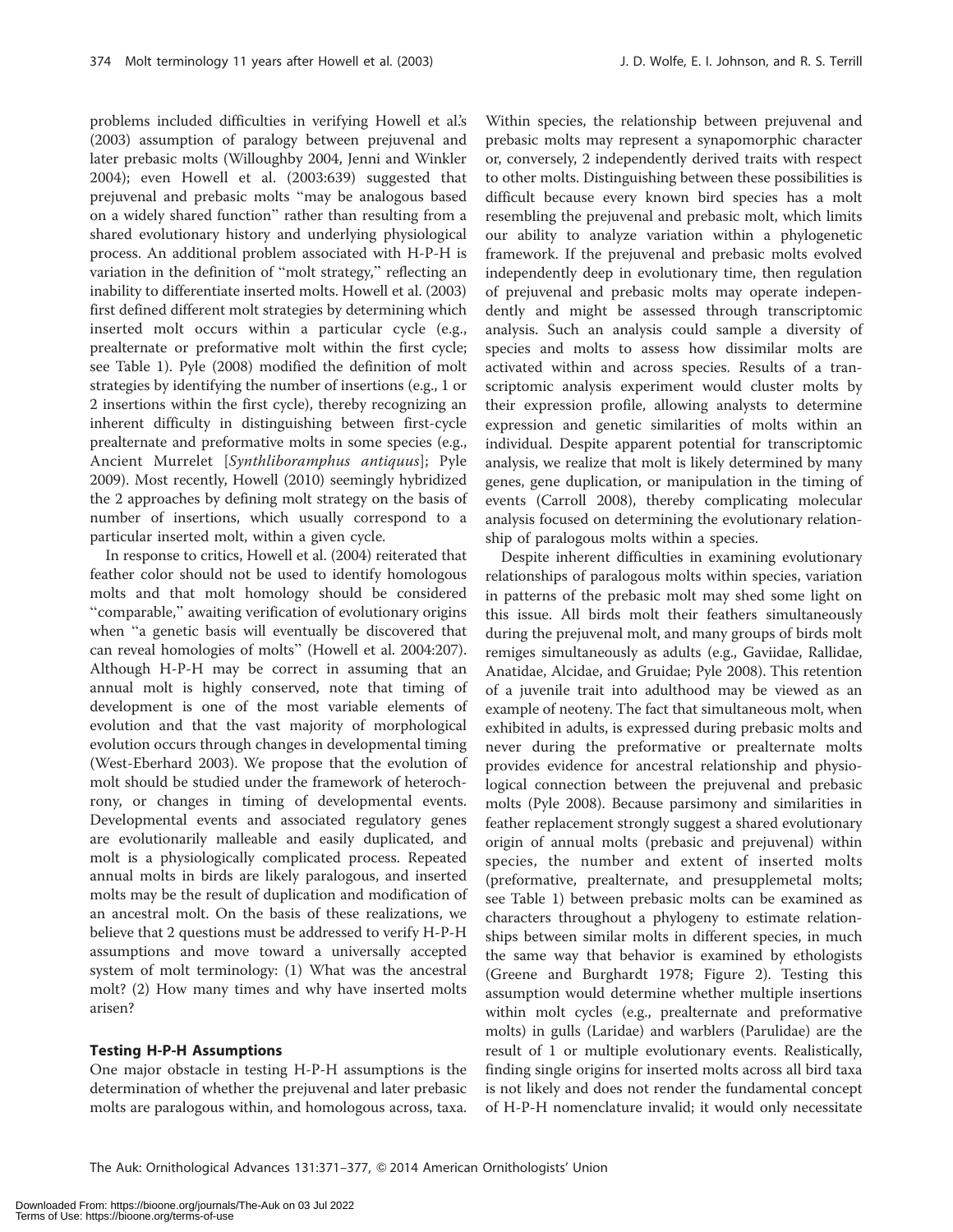

FIGURE 2. Schematic illustrating our proposed analysis whereby molt insertions are associated with individual species, across a phylogeny, to ascertain whether insertions denote synapomorphies across distantly related taxa. Our schematic is based on the phylogeny proposed by Sibley and Ahlquist (1990).

new definitions of inserted preformative, prealternate, and presupplemental molts reflecting their homoplasy.

# Clarification of Terms

In addition to testing H-P-H assumptions, ambiguous molt terminology associated with H-P-H must be clarified. In particular, the term ''definitive'' is used in 4 different contexts: (1) plumage maturation (definitive plumage), (2) molts that produce a fully maturated plumage (definitive molt), (3) molts that have paralogous counterparts in

subsequent cycles (*definitive molt*), and (4) cycles that include only molts with paralogous counterparts in subsequent cycles (*definitive molt cycle*) (Humphrey and Parkes 1959, Rimmer 1988, Heise and Rimmer 2000, Howell et al. 2003, Pyle 2008). Originally, Humphrey and Parkes (1959) suggested the term ''definitive'' to describe maturated plumages; unfortunately, using ''definitive'' in its original context is confusing, as exemplified by Whitecrowned Manakins (Dixiphia pipra). In the first cycle, these manakins undergo a partial preformative molt,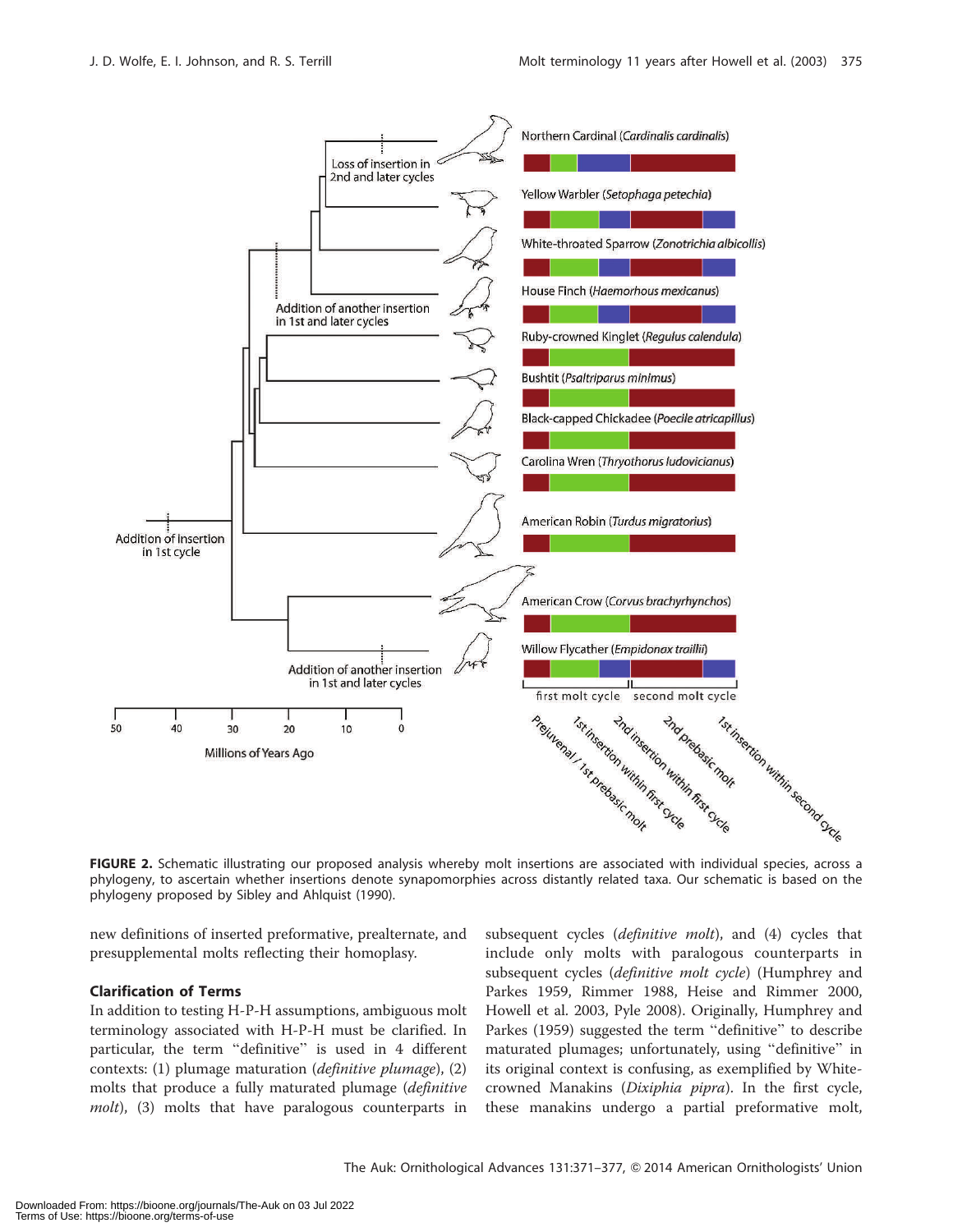resulting in a green bird with some retained juvenal feathers for the remainder of the first cycle. The second prebasic molt is complete in extent, resulting in green males and females without retained juvenal plumage. After the third prebasic molt, females remain green (and are identical to second basic females), but males transition to a striking black and white plumage that is either fully maturated or becomes fully maturated after the fourth prebasic molt (Ryder and Durães 2005). Therefore, despite being the same age, female White-crowned Manakins enter a ''definitive plumage'' (sensu Humphrey and Parkes 1959) 1 or 2 yr before males, even though a ''definitive molt'' or ''definitive cycle'' commences with the second prebasic molt in both sexes. Some other species, such as Wrentit (Chamaea fasciata), undergo a complete preformative molt that results in a fully maturated plumage aspect, similar to second and later basic plumages (Pyle 1997). These 2 examples demonstrate that a definitive plumage could result from a definitive preformative, second prebasic, third prebasic, or fourth prebasic molt; thus, the term ''definitive'' as currently used is context dependent and confuses a discussion of evolutionary relationships across and even within species.

We believe that using ''definitive'' to describe plumage maturation violates the spirit of H-P-H, in which 1 molt results in 1 plumage and is not used to classify plumage aspect (Howell et al. 2003). Presumably on the basis of this realization, Pyle (2008:13) used molts with paralogous counterparts in subsequent cycles to define definitive molts as attaining ''stasis in terms of extent and timing, irrespective of plumage aspect.'' It may seem natural to define definitive molts as having paralogous counterparts in subsequent cycles (sensu Pyle 2008); however, this definition presents inconsistencies where the prejuvenal molt, presumed to be paralogous with later prebasic molts, might be considered definitive but is followed by a preformative molt that lacks counterparts in subsequent cycles. We suggest that molt and plumage terminology should be consistently applied across taxa to better reflect presumed evolutionary history and, thus, recommend that ''definitive'' be used only in the context of describing molt cycles and the molts that occur within them, irrespective of plumage aspect. In this context, the second molt cycle would represent the definitive molt cycle in most birds and, therefore, individual molts occurring within the second and later cycles should be considered definitive.

In conclusion, H-P-H is a unique system of nomenclature because, like systematics and taxonomy, it strives to base molt terminology on the evolutionary history of the subject. However, no major attempt has been made to validate the evolutionary framework in which H-P-H classifies molt. To move toward molt nomenclature consensus, the evolutionary assumptions of H-P-H must be tested and the terminology solidified. Through phylogenetic analyses and a stronger understanding of underlying physiological and genetic controls of assumed prebasic molts, researchers will begin to subject the H-P-H system to continual refinement, thereby providing novel insights into avian evolution and natural history.

# ACKNOWLEDGMENTS

Thanks to P. Pyle, G. Seeholzer, and two anonymous reviewers who greatly improved the quality of the manuscript, and thanks to S. Taylor's graduate seminar class at Louisiana State University for vetting the manuscript. This article was approved for publication by the Director of the Louisiana Agricultural Experimental Station as manuscript no. 2014- 241-15327.

# LITERATURE CITED

- Carroll, S. B. (2008). Evo-devo and an expanding evolutionary synthesis: A genetic theory of morphological evolution. Cell 134:25–36.
- Cramp, S., and K. E. L. Simmons (Editors) (1977). The Birds of the Western Palearctic, vol. 1. Oxford University Press, Oxford, UK.
- Dement'ev, G. P., and N. A. Gladkov (1952). Birds of the Soviet Union, vol. 4. Gosudarstvennoe Izdatel'stvo ''Sovetskaya Nauka,'' Moscow, Russia.
- Greene, H. W., and G. M. Burghardt (1978). Behavior and phylogeny: Constriction in ancient and modern snakes. Science 200:74–77.
- Heise, C. D., and C. C. Rimmer (2000). Definitive prebasic molt of Gray Catbirds at two sites in New England. The Condor 102: 894–904.
- Howell, S. N. G. (2010). Molt in North American Birds. Houghton Mifflin Harcourt, New York, NY, USA.
- Howell, S. N. G., C. Corben, P. Pyle, and D. I. Rogers (2003). The first basic problem: A review of molt and plumage homologies. The Condor 105:635–653.
- Howell, S. N. G., C. Corben, P. Pyle, and D. I. Rogers (2004). The first basic problem revisited: Reply to commentaries on Howell et al. (2003). The Condor 106:206–210.
- Humphrey, P. S., and K. C. Parkes (1959). An approach to the study of molts and plumages. The Auk 76:1–31.
- Humphrey, P. S., and K. C. Parkes (1963). Comments on the study of plumage succession. The Auk 80:496–503.
- Jackson, A. C. (1915). Notes on the moults and sequence of plumages in some British ducks. British Birds 9:34–42.
- Jenni, L., and R. Winkler (2004). The problem of molt and plumage homologies and the first plumage cycle. The Condor 106:187–190.
- Marchant, S., and P. J. Higgins (Editors) (1990). Handbook of Australian, New Zealand and Antarctic Birds, vol. 1, parts A and B. Oxford University Press, Oxford, UK.
- Oberholser, H. C. (1974). The Bird Life of Texas, vol. 1. University of Texas Press, Austin, TX, USA.
- Pyle, P. (1997). Identification Guide to North American Passerines, part 1. Slate Creek Press, Bolinas, CA, USA.
- Pyle, P. (2005). Molts and plumages of ducks (Anatinae). Waterbirds 28:208–219.

The Auk: Ornithological Advances 131:371–377, Q 2014 American Ornithologists' Union